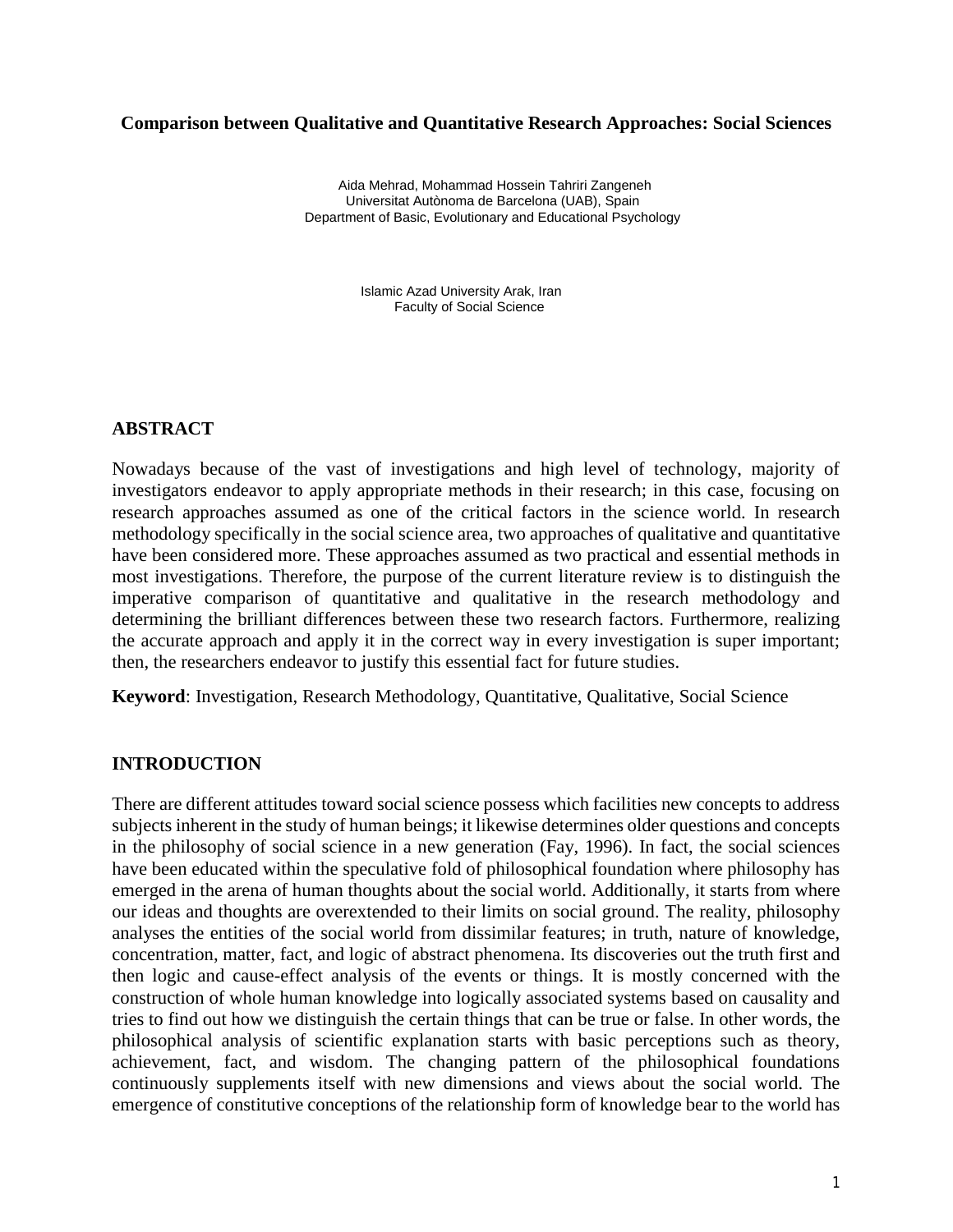opened new opportunities in the social sciences (Hughes, 1987). The philosophy of science classifies the interminable and spherical quality of general things through questioning about fundamental aspects of things (Uddin & Hamiduzzaman, 2009).

In most of the psychological investigation examples, the philosophical scopes within which the detailed research design is enclosed are epistemological and empirical. For the previous, there is a considerable association between positivism and phenomenology which characterized by subjective constructed interpretation. The philosophical direction for any research is completely important for a number of reasons as it helps to explain the research design, it likewise helps to distinguish which plans will work and which will be fail, and it helps the investigator to identify and even create new enterprises that maybe outside of his experience (Insights, 2009).

There is an apparently predictable tendency to divide research methods into two types. The labels for the first type comprise quantitative, positivist, and objectivist, and for the second nature, labels comprise qualitative, phenomenological, social constructionist, subjectivist, relativist, and interpretive. The numerous labels for the first type do have dissimilar meanings, as do the labels given for the second type (Mautner, 2005; Thorpe & Holt, 2008); but these changes often tend to be glossed over by the understood assumption that there are only two basic types of research (Wood, 2010).

# **Qualitative Research Design**

Qualitative research design is obligated its origin to the corrections of anthropology and sociology. Various terms have been applied to signify the qualitative line of investigation, such as cultural investigations, constructivist paradigm, natural inquiry, phenomenological investigation, postmodernism, post-positivism attitude, and post-structuralism (Schwandt, 2001). Comparable to quantitative research, qualitative research is demanding, disciplined, systematic, and it frequently delivers a practical alternative approach to quantitative research techniques (Randy & McKenzie, 2011). All the qualitative approaches have two things in mutual. First, the emphasis on phenomena that happen in natural settings-that in the real world. And the second one, they include studying those phenomena in all their difficulty. But these facts are vice versa in quantitative approach (Leedy & Ormrod, 2010).

## **Quantitative Research Design**

In the quantitative research design, the principal purpose is situated to regulate the connotation between an independent variable and a dependent or consequence variable in a population. This research design is either descriptive or experimental. In fact, a descriptive study establishes only relations between variables. An experiment likewise establishes interconnection. For an accurate assessment of the association between variables, a descriptive study frequently requirements a sample of hundreds or even thousands of subjects; an experiment, especially a crossover, may need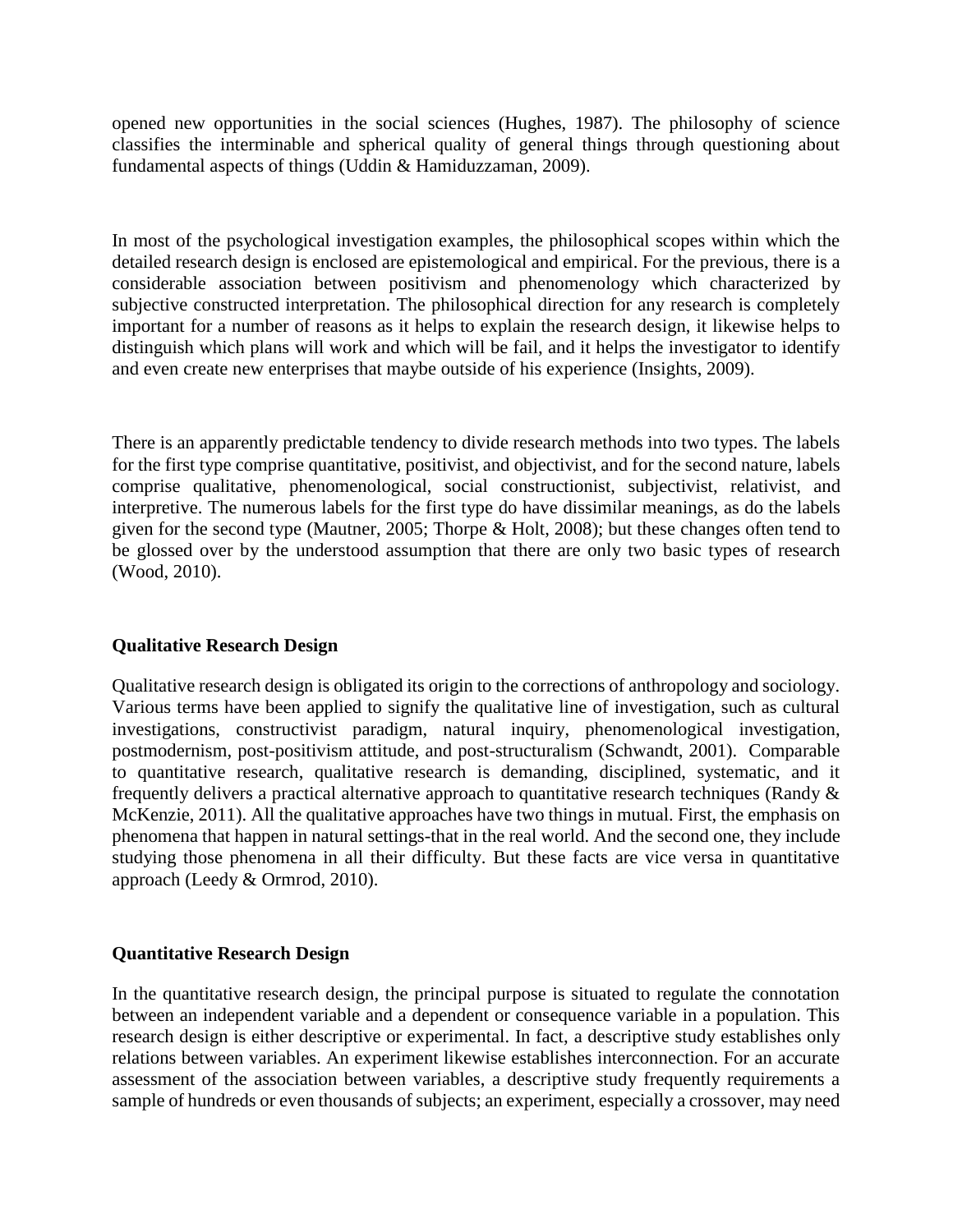only tens of subjects. The evaluation of the relationship is less likely to be prejudiced if you have a high participation rate in a sample selected randomly from a population. In experiments, partiality is also less likely if subjects are randomly assigned to treatments, and if subjects and investigators are blind to the identity of the treatments. In all revisions, subject characteristics can impact on the relationship you are investigating. Limit their consequence either by using a less heterogeneous sample of subjects or preferably by calculating the characteristics and including them in the analysis. In an investigation, attempt to measure variables that might clarify the mechanism of the treatment. In an unblinded experiment, such variables can assistance define the magnitude of any placebo effect (Hopkins, 2008).

### **Qualitative versus Quantitative: Intensive or Extensive**

Investigators frequently face difficulties in selecting between two types of investigation strategies specifically intensive and extensive research. Two terms of intensive and extensive research are related to the terms of qualitative and quantitative research design. The qualitative and quantitative research approaches are separate in several aspects. Qualitative research design assumed as one in which the researcher usually makes information rights based on constructivist viewpoints (Creswell, 2003). The plans which have been used in this research design included inquiry such as narratives, phenomenologist, ethnographies, grounded theory studies, or case studies. In contrast, quantitative research design has diverse thoughts and definition. Quantitative research is one in which the researcher mainly uses post-positivist claims for evolving knowledge for instance; cause and effect thinking, reduction to specific variables and hypotheses and questions, use of measurements and observations, and the test of the theories. Strategies frequently used in this research design are experiments and surveys, and predetermined instruments in data collection that produce statistical data. Even though, Bryman (2004) declares quantitative research usually emphasizes quantification in the collection and analysis of data. Consequently, the main distinction between qualitative and quantitative research designs is about the question of scale or depth versus breath (Sayer, 1992).

There are limited preliminary changes between both research designs, for instance: research questions, technique, and methods of data collection used, limitations and how the objects are defined. Nevertheless, the differences between qualitative and quantitative research are not purely the difference between statistical analysis and in-depth interview, survey or case study or about the test of corroboration and replication. The research is not only about the question of methodology, but likewise the selection of research strategy which includes some opinions or politics that underlie the situation of what is being studied (Randall, Gravier, & Prybutok, 2011). In another world qualitative and quantitative research strategies determined as incommensurable. Bryman (2004) recognized qualitative and quantitative research strategies by concentrating on three main features namely the connection between theory and research, epistemology, and ontology.

In following these three important aspects illustrates in Figure 1.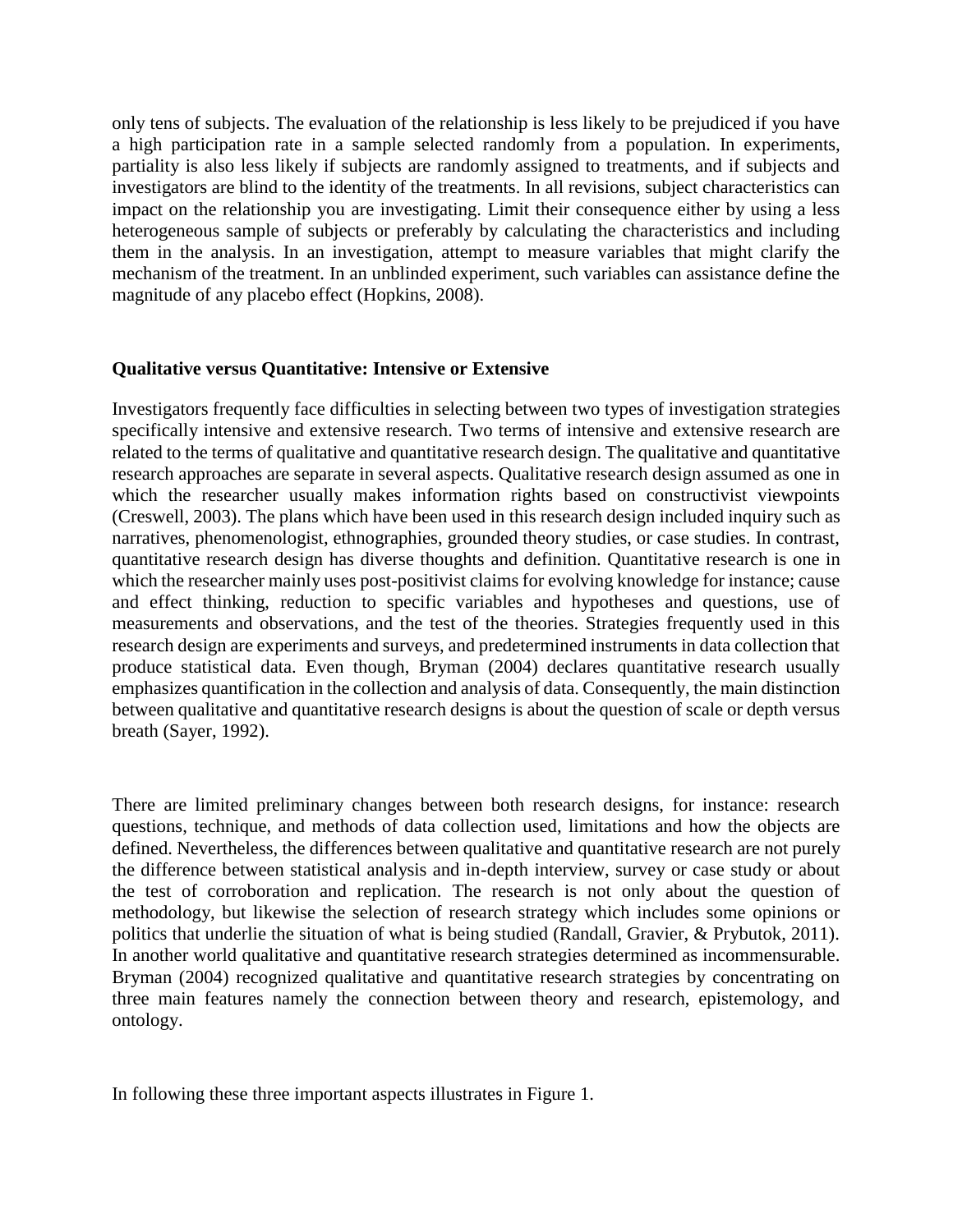

*Figure 1: Differences between Qualitative and Quantitative Research Strategies*

In overall, the quantitative research design and variables are determined previously data collection started. However, in the qualitative research design and variables measured are flexible and to some extent dependent on the context of data collection. The quantitative research requirements the investigator to carefully describe variables that may be counted with numbers. This method has repeatedly been viewed as reductionism; that is, the truth is reduced to a number. In contrast, the qualitative researcher assumed as involved in the complete or holistic perspective, which includes underlying values and the context as a part of phenomena (Morse, Swanson, & Kuzel, 2001). The quantitative investigator may not be predominantly interested in what factors, with whom, where, when, how it was consumed, and other related details, which may be the key interest of the qualitative investigator. The quantitative paradigm assumes that variables can be measured objectively. The study of the case and effect relationships between or among variables is often of interest in this approach. In contrast, the qualitative methods assume as an only partially objective accounts of the world can be produced and hence can be understood in a variety of ways. Quantitative research also is based in part on deductive reasoning, in which the logic proceeds from general to specific. In conclusion, quantitative inquiry entails measurement instruments and data analysis that is expressed in statistics. On the other hand, qualitative research allows a more open-ended and flexible approach to assessment (Randall et al., 2011).

Table 1 demonstrations the variances between quantitative and qualitative patterns, comprehensively.

| <b>Quantitative</b>                        | <b>Qualitative</b>                        |
|--------------------------------------------|-------------------------------------------|
| -Researcher defines the truth              | -Reality is definite by the contributors  |
| -Researcher self-determining               | -Investigator as a communicating observer |
| -Ideas reduced to statistics               | -Holistic viewpoint                       |
| -Determination is hypothesis confirmation  | -Purpose is hypothesis generation         |
| -Deductive reasoning (general to specific) | -Inductive reasoning                      |
| -Fixed research design                     | -Dynamic research design                  |
| -Statistical manipulation required         | -Statistical testing not obligatory       |

**Table 1: Assessment of Quantitative and Qualitative Research Methods**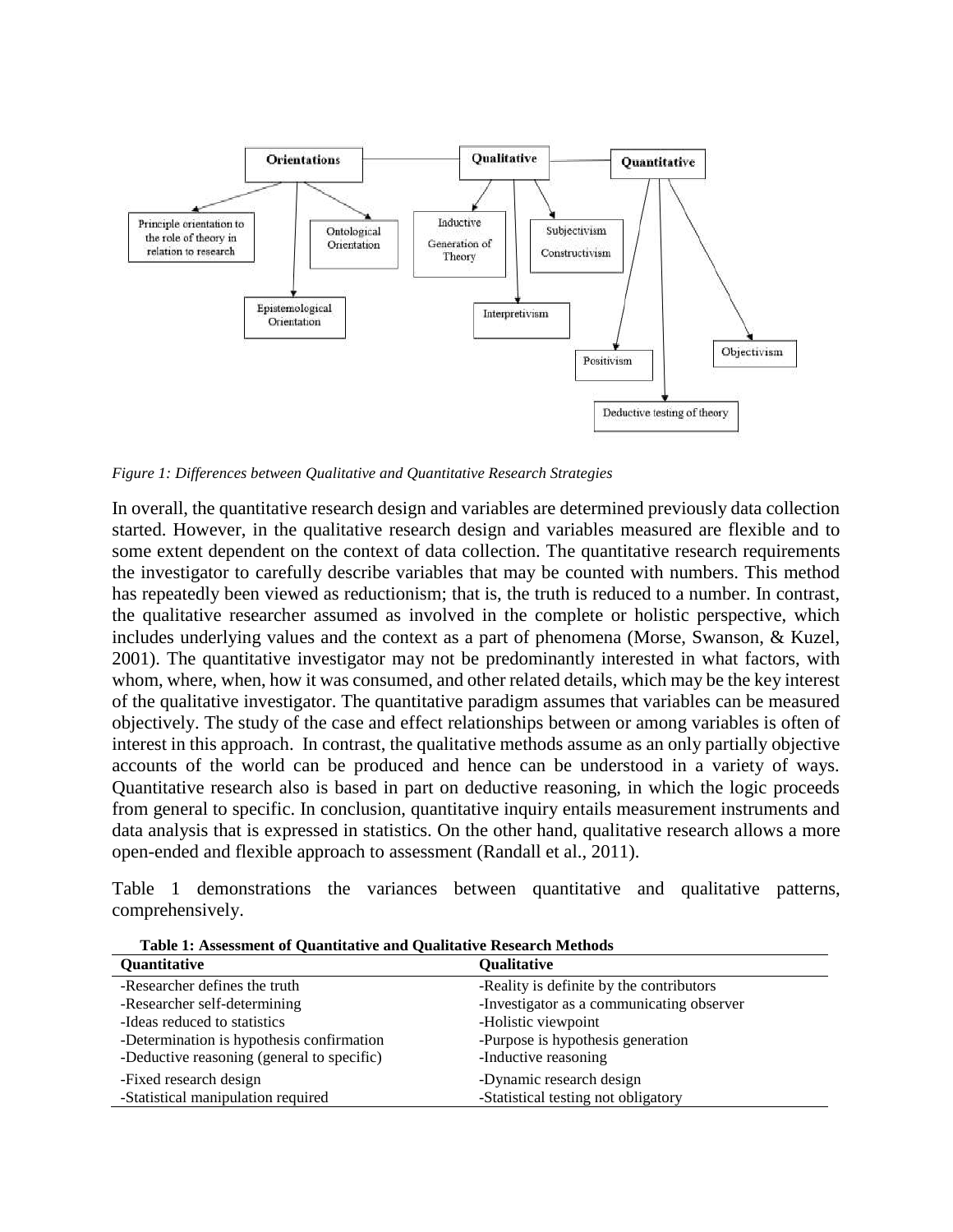Then again, in the social investigation, there is much overlap between the type of data and the approach to qualitative and quantitative research but unfortunately, there is a lot of unfriendly will between the followers of each research approach. The two approaches differ in significant ways. Table 2 illustrates these inversely comprised:

| Table 2. Differences between Quantitative Approach and Quantative Approach<br><b>Quantitative Approach</b> | <b>Qualitative Approach</b>                                                                                                           |
|------------------------------------------------------------------------------------------------------------|---------------------------------------------------------------------------------------------------------------------------------------|
| Measure impartial facts                                                                                    | Concept social reality cultural meaning                                                                                               |
| Emphasis on variables<br>Reliability is important value free<br>Theory and data are distinct               | Attention to communicating process, events<br>Authenticity is important values are present and explicit<br>Theory and data are bonded |
| Independent of setting                                                                                     | Situational constrained                                                                                                               |
| Many cases, subjected statistical analysis<br>Researcher is detached                                       | Few cases subjected thematic analysis<br>Researcher is involved                                                                       |

 **Table 2: Differences between Quantitative Approach and Qualitative Approach**

Qualitative and quantitative researches also vary in many ways, but they match each other. In both styles, data are empirical representations of concept, and measurement links data to the concept, yet differences in styles of research and the type of data mean they approach the measurement process differently (Neuman, 2006). Among the differences between quantitative and qualitative research, measurement and sample assumed as two super factors accounted in social sciences research.

## **Compare Quantitative and Qualitative Measurement**

One of the important factors in the methodology area is the type of measurements that have been used in most investigations. In fact, designing measures of variables presumed as a vital step in planning a study for quantitative researches. The qualitative researches measure with an extensive variety of methods. Generally, quantitative start with an abstract idea follows with empirical data that represent the thoughts. Although the qualitative research primarily begins with empirical data follow with abstract impress, relate idea and data and end with a mixture of thoughts and data. Overall, the procedure is additional interactive in both styles of research. The measurement process for quantitative research follows a conservative forward sequence, first conceptualization, followed by operationalization followed by applying the operational definition or measuring the collect the data. But the conceptualization process in qualitative research varies from quantities research. Conceptualization is situated as a process of forming coherent theoretical meanings as one struggle to make sense or organize the data and one's preliminary ideas about it. The operationalization process for qualitative research often precedes conceptualization. In the quantitative research, measurement reliability is numerical results shaped by an indicator doing not vary because of characteristics of the measurement instrument itself. But then again in qualitative research the basic principles of reliability and validity accepted by researchers but rarely use the terms because of their association with quantitative measurement and qualitative researchers apply the principles differently (Neuman, 2006).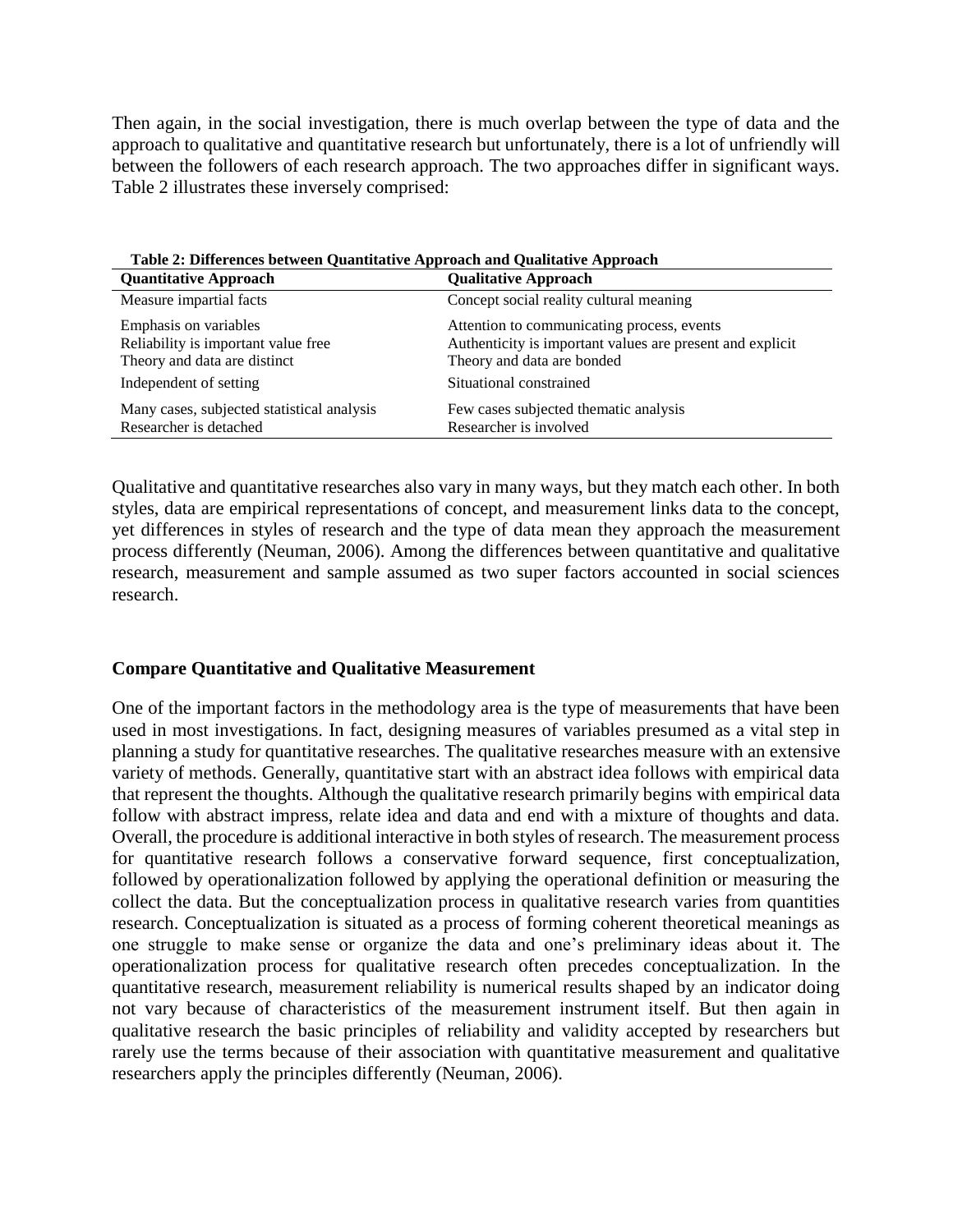## **Compare Qualitative and Quantitative Sampling**

Regarding the sampling segment, qualitative and quantitative research is different. In the qualitative investigation emphasis less on a sample's representativeness than on how the sample or small collection of cases, units, or activities brightens social life, the primary purpose of sampling is to collect exact cases, events or actions that can clarify and deep understanding. in qualitative research concern to discover cases that will improve what the researchers learn about the processes of social life in a specific context. In the qualitative research hardly ever used a presentative sample from a huge number of cases to intensely study the sampled cases. In qualitative research have a habit to use no probability or non-random sample. It means, this method applied rarely the sample size in development and has limited acquaintance about the larger group or population from which the sample is occupied. Dissimilar in the quantitative research who uses a pre-planned approach based on mathematical theory, the qualitative researcher selects cases gradually, with the exact content of a case determining whether it is chosen (Neuman, 2006).

## **CONCLUSION**

According to the specific role of research methodology in the social science area, and its approaches (quantitative and qualitative), considering to each of these styles and counting their differences in the part of measurement and sampling is super valuable. In fact, demonstrating differences of quantitative and qualitative approaches can be extra useful for academicians and investigators in all research area specifically those who are studies in the social science area. In this regard, the investigators endeavour to illustrate and explain more about these tow practical approaches in methodology till the other researchers apply appropriate method or approach based on their investigations and expand the world of science in the correct way based on their knowledge and investigations. The current literature review has been proposed the small segment of expanding information and acquaintance of previous investigators in the methodology; and, showing their brilliant different.